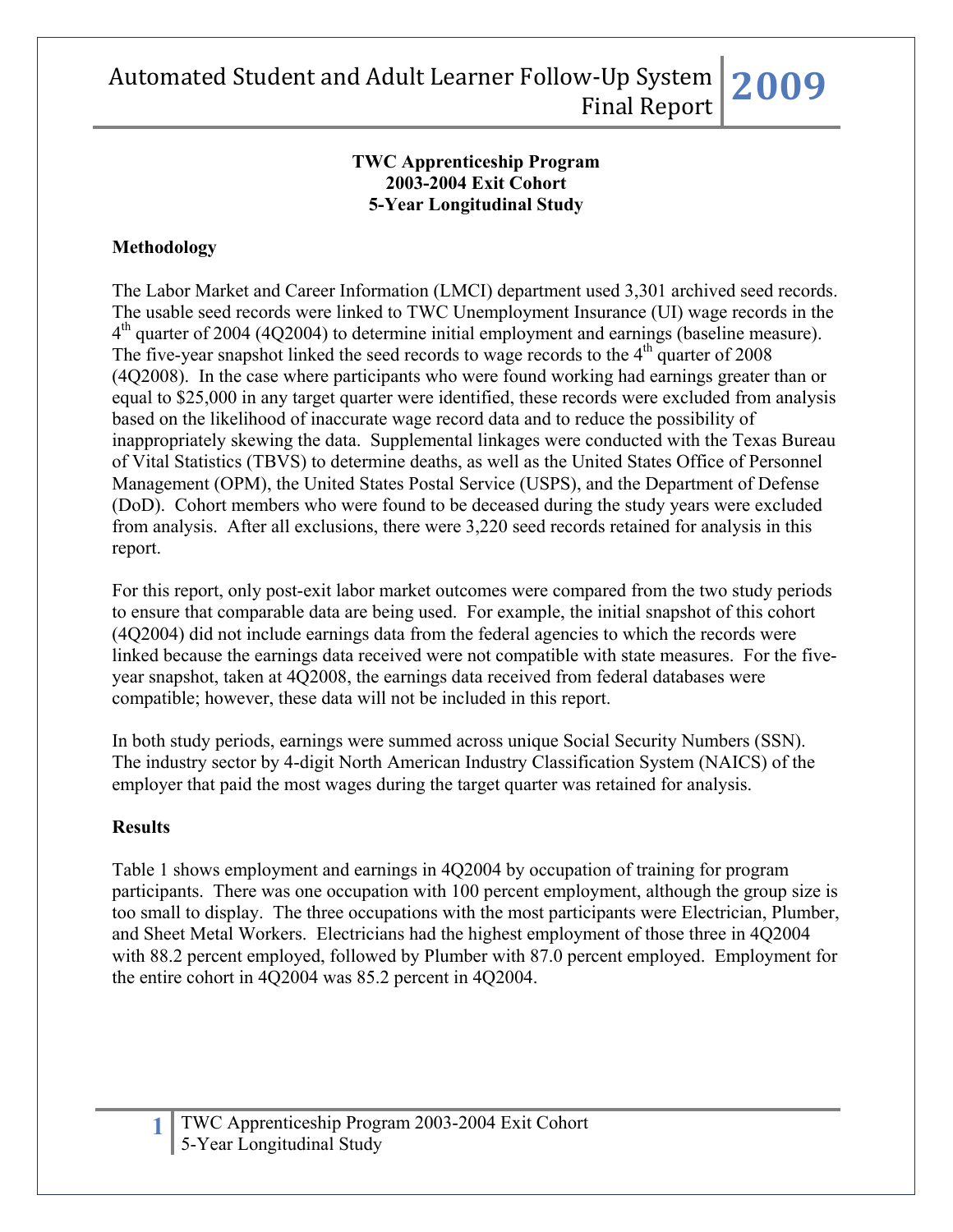Table 1 also shows median quarterly earnings by occupation. Median quarterly earnings for the cohort were \$7,149 in 4Q2004. Electrician apprentices had the highest median quarterly earnings between the three most common occupations, earning \$7,361.

|                                                                                                   |                | N       | $\frac{0}{0}$  | <b>Median</b>   |
|---------------------------------------------------------------------------------------------------|----------------|---------|----------------|-----------------|
| <b>Occupation</b>                                                                                 | N              | Working | <b>Working</b> | <b>Earnings</b> |
| Maintenance Mechanic                                                                              | n/a            | n/a     | 100.0          | \$12,951        |
| Glazier                                                                                           | n/a            | n/a     | 50.0           | \$2,921         |
| <b>Data Communications</b>                                                                        | 5              | n/a     | 80.0           | \$14,828        |
| Painter                                                                                           | 5              | n/a     | 60.0           | \$5,022         |
| <b>Precision Machinist</b>                                                                        | 6              | 5       | 83.3           | \$8,906         |
| Machinist                                                                                         | $\overline{7}$ | 5       | 71.4           | \$8,956         |
| Mason/Bricklayer                                                                                  | $\overline{7}$ | 6       | 85.7           | \$6,231         |
| Insulator                                                                                         | 8              | 6       | 75.0           | \$7,021         |
| Electronic Sys Tech                                                                               | 9              | 8       | 88.9           | \$5,212         |
| <b>Residential Electrical Sp</b>                                                                  | 9              | 8       | 88.9           | \$6,240         |
| Telecommunications                                                                                | 9              | 8       | 88.9           | \$7,034         |
| <b>Tool and Die Maker</b>                                                                         | 10             | 9       | 90.0           | \$10,392        |
| Floor Layer                                                                                       | 14             | 11      | 78.6           | \$5,056         |
| <b>Bricklayer</b>                                                                                 | 20             | 16      | 80.0           | \$6,361         |
| Millwright                                                                                        | 23             | 15      | 65.2           | \$10,402        |
| <b>Mold Maker</b>                                                                                 | 25             | 24      | 96.0           | \$9,835         |
| <b>HVAC</b>                                                                                       | 32             | 29      | 90.6           | \$7,629         |
| <b>Operating Engineer</b>                                                                         | 37             | 23      | 62.2           | \$7,065         |
| Plumber/Pipefitter                                                                                | 39             | 34      | 87.2           | \$5,484         |
| <b>Insulation Worker</b>                                                                          | 41             | 34      | 82.9           | \$7,064         |
| Pipefitter                                                                                        | 48             | 36      | 75.0           | \$5,941         |
| Carpenter                                                                                         | 80             | 62      | 77.5           | \$7,314         |
| Iron Worker                                                                                       | 151            | 112     | 74.2           | \$6,129         |
| <b>Sheet Metal Worker</b>                                                                         | 221            | 163     | 73.8           | \$5,943         |
| Plumber                                                                                           | 414            | 360     | 87.0           | \$7,092         |
| Electrician                                                                                       | 1,966          | 1,733   | 88.2           | \$7,361         |
| <b>Total</b>                                                                                      | 3,193          | 2,719   | 85.2           | \$7,149         |
| Note: Cells with values smaller than 5 are marked "n/a" to protect the privacy of cohort members. |                |         |                |                 |

**Table 1. Employment and Earnings for All Working by Occupation in 4Q2004**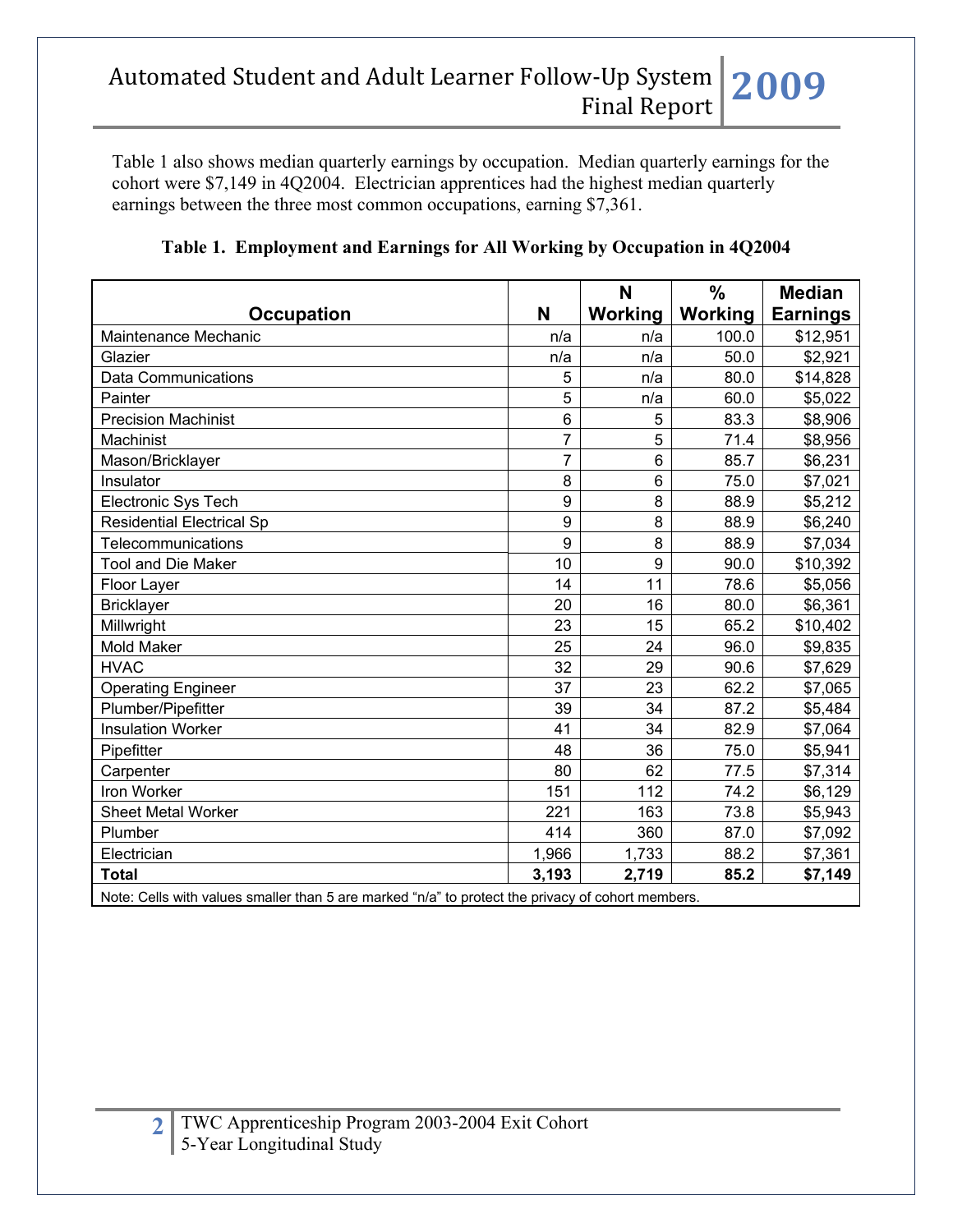As would be expected, Building Equipment Contractors was the industry of employment with the largest number of participants found employed in 4Q2004 (Table 2). Participants found working in the Motor Vehicle Parts Manufacturing industry sector had the highest median quarterly earnings at \$10,965. Five of the ten industries in the top ten were either contracting or construction.

|                                                          | N              | <b>Median</b>   | <b>NAICS</b> |
|----------------------------------------------------------|----------------|-----------------|--------------|
| <b>Industry of Employment</b>                            | <b>Working</b> | <b>Earnings</b> | Code         |
| <b>Building Equipment Contractors</b>                    | 1,962          | \$7,355         | 2382         |
| <b>Employment Services</b>                               | 135            | \$6,134         | 5613         |
| Nonresidential Building Construction                     | 80             | \$7,674         | 2362         |
| <b>Building Finishing Contractors</b>                    | 66             | \$5,238         | 2383         |
| Foundation, Structure, and Building Exterior Contractors | 50             | \$6,013         | 2381         |
| Architectural and Structural Metals Manufacturing        | 29             | \$5,994         | 3323         |
| Ventilation, Heating, Air-Conditioning, and Commercial   |                |                 |              |
| <b>Refrigeration Equipment Manufacturing</b>             | 26             | \$10,411        | 3334         |
| Motor Vehicle Parts Manufacturing                        | 19             | \$10,965        | 3363         |
| Executive, Legislative, and Other General Government     |                |                 |              |
| Support                                                  | 15             | \$6,522         | 9211         |
| <b>Other Specialty Trade Contractors</b>                 | 14             | \$8,891         | 2389         |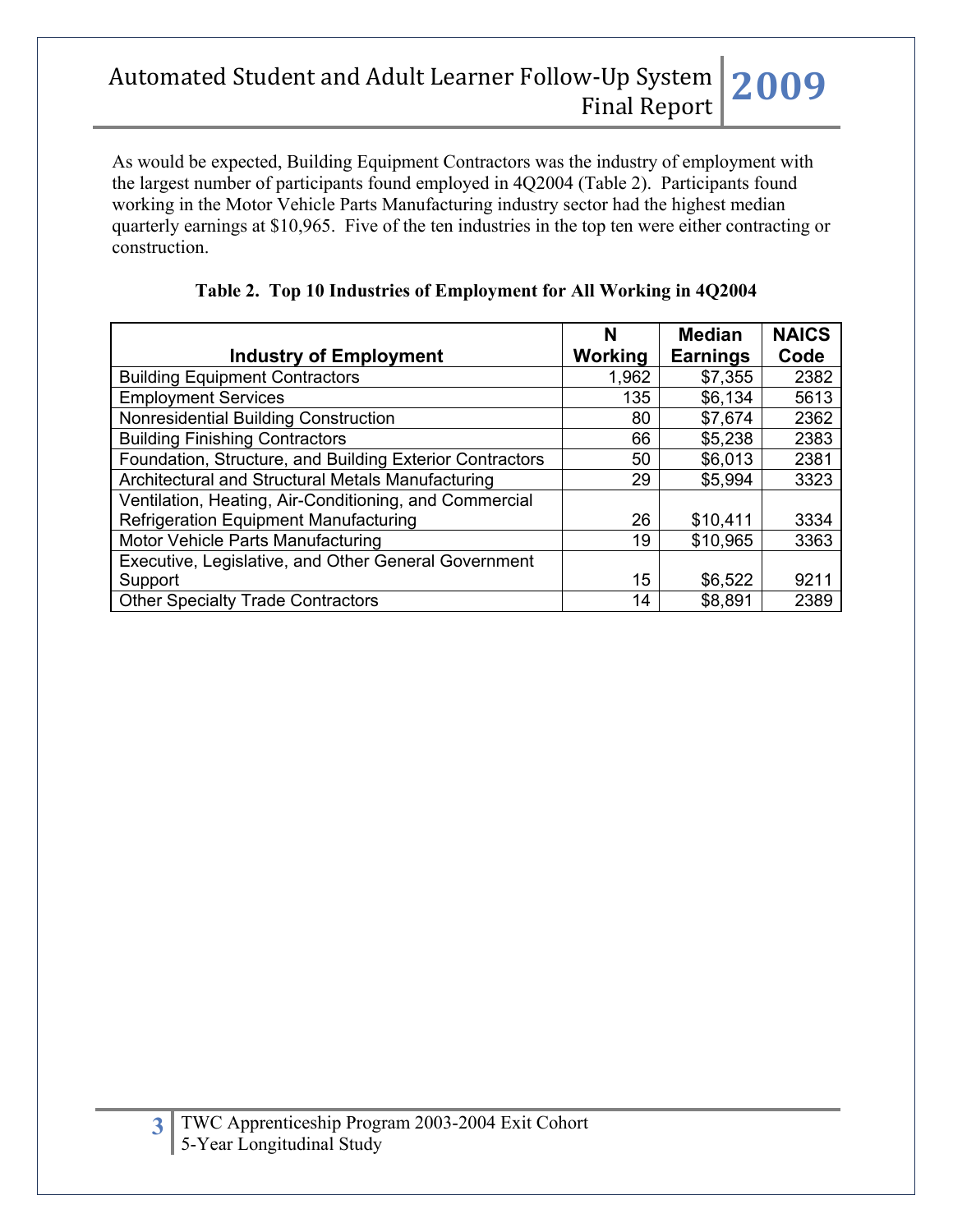Table 3 shows employment and earnings in 4Q2008 by occupation of training for program participants. Looking at the three occupations with the most apprentices, Electricians had the highest employment of those three in 4Q2008 with 80.6 percent employed, followed by Plumber with 76.6 employment. Employment for the entire cohort in the  $4<sup>th</sup>$  quarter of 2008 was 77.1 percent. Median quarterly earnings for the cohort were \$11,340 in 4Q2008. Plumber apprentices had the highest median quarterly earnings between the three most common occupations, earning \$12,240.

|                                                                                                   |                 | N               | $\frac{0}{0}$ | <b>Median</b>        |
|---------------------------------------------------------------------------------------------------|-----------------|-----------------|---------------|----------------------|
| <b>Occupation</b>                                                                                 | N               | Working         | Working       | <b>Earnings</b>      |
| Maintenance Mechanic                                                                              | n/a             | n/a             | 66.7          | \$6,923              |
| Glazier                                                                                           | n/a             | n/a             | 50.0          | \$7,282              |
| <b>Data Communications</b>                                                                        | 5               | n/a             | 60.0          | \$11,616             |
| Painter                                                                                           | 5               | n/a             | 40.0          | \$5,961              |
| <b>Precision Machinist</b>                                                                        | $\overline{6}$  | 5               | 83.3          | \$12,875             |
| Machinist                                                                                         | 7               | 5               | 71.4          | \$8,261              |
| Mason/Bricklayer                                                                                  | 7               | n/a             | 57.1          | \$11,597             |
| Insulator                                                                                         | 8               | 5               | 62.5          | \$8,968              |
| Electronic Sys Tech                                                                               | 9               | 6               | 66.7          | \$5,906              |
| <b>Residential Electrical Sp</b>                                                                  | $\overline{9}$  | 5               | 55.6          | \$5,964              |
| <b>Telecommunications</b>                                                                         | 9               | 8               | 88.9          | \$9,987              |
| Tool and Die Maker                                                                                | 10              | $\overline{9}$  | 90.0          | \$10,608             |
| Floor Layer                                                                                       | 14              | 7               | 50.0          | \$6,098              |
| <b>Bricklayer</b>                                                                                 | 20              | 14              | 70.0          | \$11,082             |
| Millwright                                                                                        | 23              | 15              | 65.2          | \$6,904              |
| <b>Mold Maker</b>                                                                                 | 25              | 16              | 64.0          | \$9,994              |
| <b>HVAC</b>                                                                                       | $\overline{32}$ | $\overline{30}$ | 93.8          | \$13,198             |
| <b>Operating Engineer</b>                                                                         | $\overline{37}$ | 23              | 62.2          | \$12,040             |
| Plumber/Pipefitter                                                                                | $\overline{39}$ | 33              | 84.6          | \$10,932             |
| <b>Insulation Worker</b>                                                                          | 41              | 29              | 70.7          | $\overline{$}11,375$ |
| Pipefitter                                                                                        | 48              | 33              | 68.8          | \$14,628             |
| Carpenter                                                                                         | 80              | 63              | 78.8          | \$8,816              |
| Iron Worker                                                                                       | 151             | 89              | 58.9          | \$7,557              |
| <b>Sheet Metal Worker</b>                                                                         | 221             | 152             | 68.8          | $\sqrt{$1,060}$      |
| Plumber                                                                                           | 414             | 317             | 76.6          | \$12,240             |
| Electrician                                                                                       | 1,966           | 1,585           | 80.6          | \$11,592             |
| <b>Total</b>                                                                                      | 3,193           | 2,462           | 77.1          | \$11,340             |
| Note: Cells with values smaller than 5 are marked "n/a" to protect the privacy of cohort members. |                 |                 |               |                      |

#### **Table 3. Employment and Earnings for All Working by Occupation in 4Q2008**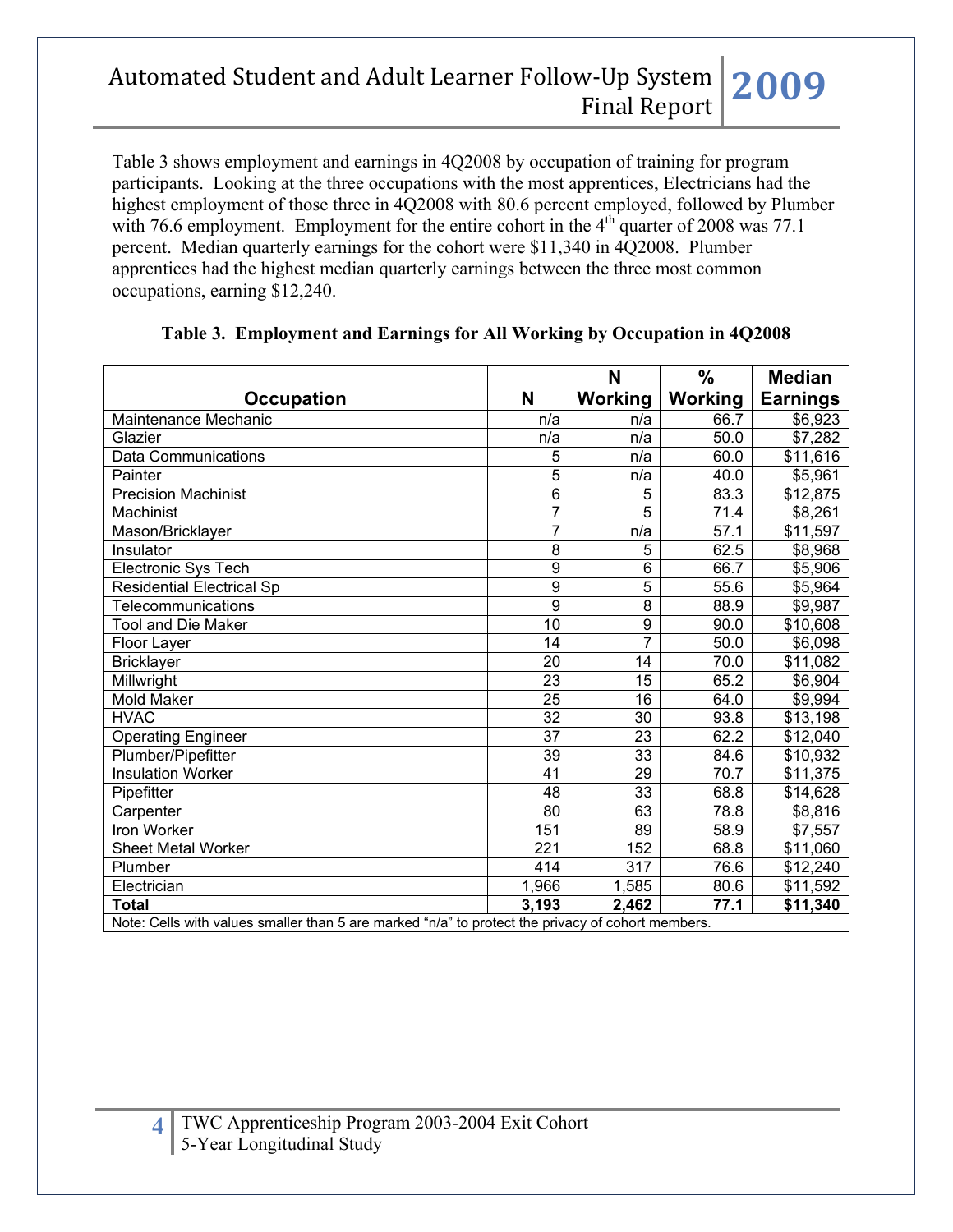In Table 4 we see the ten industries of employment with the largest number of participants found employed in 4Q2008. The Building Equipment Contractors sector employed the most apprentices in 4Q2008. The Support Activities for Mining industry had the highest median quarterly earnings at \$15,237. Participants employed in the Nonresidential Building Construction sector had the second-highest median quarterly earnings in 4Q2008 with \$12,781.

|                                                          | N              | <b>Median</b>   | <b>NAICS</b> |
|----------------------------------------------------------|----------------|-----------------|--------------|
| <b>Industry of Employment</b>                            | <b>Working</b> | <b>Earnings</b> | Code         |
| <b>Building Equipment Contractors</b>                    | 1,411          | \$12,008        | 2382         |
| <b>Employment Services</b>                               | 114            | \$8,208         | 5613         |
| Nonresidential Building Construction                     | 75             | \$12,781        | 2362         |
| Foundation, Structure, and Building Exterior Contractors | 49             | \$11,802        | 2381         |
| Executive, Legislative, and Other General Government     |                |                 |              |
| Support                                                  | 43             | \$10,033        | 9211         |
| <b>Building Finishing Contractors</b>                    | 37             | \$10,788        | 2383         |
| Architectural and Structural Metals Manufacturing        | 31             | \$12,657        | 3323         |
| <b>Elementary and Secondary Schools</b>                  | 27             | \$8,531         | 6111         |
| <b>Support Activities for Mining</b>                     | 23             | \$15,237        | 2131         |
| Services to Buildings and Dwellings                      | 22             | \$8,786         | 5617         |

**Table 4. Top 10 Industries of Employment for All Working in 4Q2008**